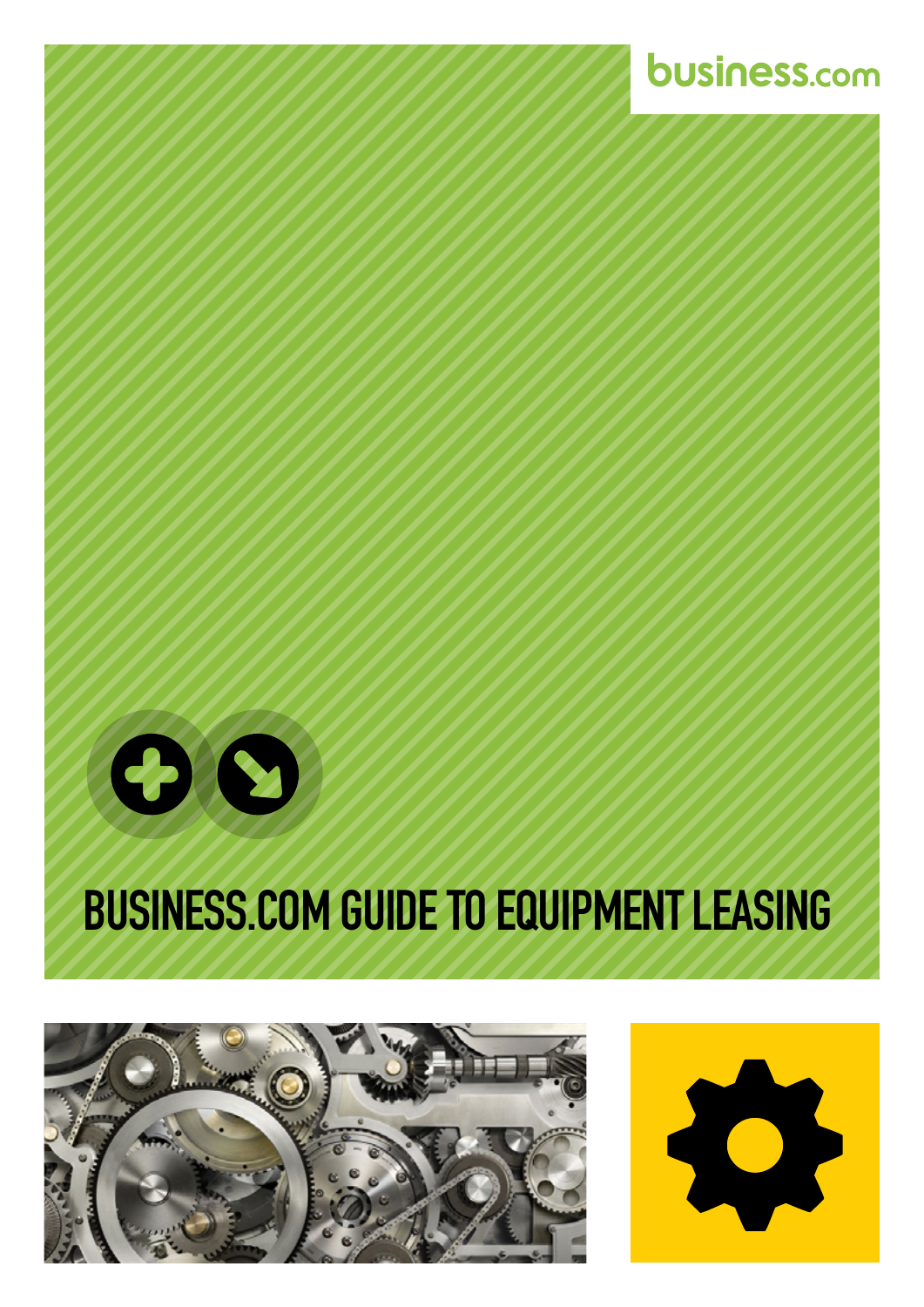## CONTENTS

#### Legal Notice:

© 2015 Business.com Media, Inc. All Rights Reserved.

By reading this e-book, you agree to the following terms and conditions.

Under no circumstances should this e-book be sold, copied, or reproduced in any way except when you have received written permission.

As with any business, your results may vary and will be based on your background, dedication, desire, and motivation. Any testimonials and examples used are exceptional results, which do not apply to the average purchaser and are not intended to represent or guarantee that anyone will achieve the same or similar results. You may also experience unknown or unforeseeable risks which can reduce results. The authors are not responsible for your actions.

The material contained in this report is strictly confidential.

### business.com





**BASICS OF EQUIPMENT LEASIN** TYPES OF EQUIPMENT LEASES **ADVANTAGES OF LEASING EQUI DISADVANTAGES OF LEASING E** TYPES OF LEASING COMPANIES **EQUIPMENT LEASING STEP-BY-**DOCUMENTS NEEDED FOR EQU **TOP TIPS FOR EVALUATING EQU BUSINESS.COM CHECKLIST FOR GLOSSARY OF EQUIPMENT LEA** 

| G                     | 4                |
|-----------------------|------------------|
|                       | $\boldsymbol{b}$ |
| <b>PMENT</b>          | 7                |
| <b>QUIPMENT</b>       | 8                |
| י<br>כ                | 9                |
| <b>STEP</b>           | 10               |
| <b>IPMENT LEASES</b>  | 11               |
| <b>IIPMENT LEASES</b> | 12               |
| R EQUIPMENT LEASING   | 13               |
| <b>SING TERMS</b>     | 14               |
|                       |                  |

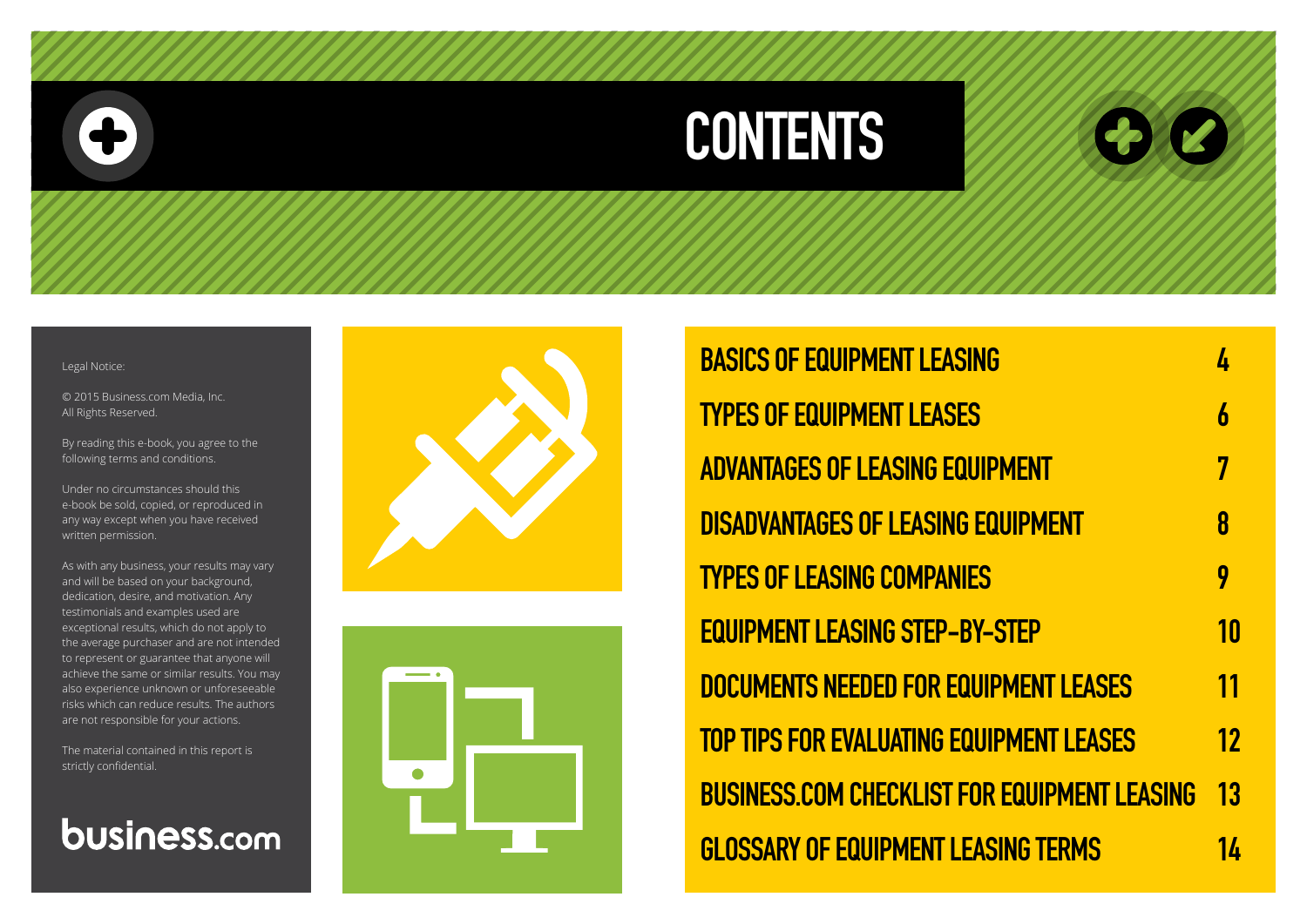# CO SO THE BASICS OF EQUIPMENT LEASING

step lease is when more is paid at the beginning of the lease. This type of step lease is generally attractive to businesses that anticipate a future reduction in revenues or are planning to incur future debt.

Lease payments are calculated according to a rate factor, or a fixed percentage calculated as a monthly charge per thousand dollars.

Example: The rate factor for a five-year (60-month) lease that charges \$24.00 per \$1,000 per month is .024. The payment for equipment costing \$50,000 is \$50,000 X .024, or \$1,200 per month.



An equipment lease is a contractual agreement between the owner of the equipment (the "lessor") and the user of the equipment (the "lessee") for the right to use the equipment in exchange for payments made over time. Although you may have the option to eventually buy the equipment, you don't legally own the equipment while it is being leased. The equipment manufacturer or dealer, or a financial institution such as a commercial bank or leasing company, funds the lease.

The big question: **Is it better for your**  business to lease or to buy?

### **The short answer:** It depends.

It depends on whether your need for the equipment is short- or long-term, your cash flow, your available credit line, and your tax situation. If you have limited capital or need equipment that must be upgraded every few years, a lease could be a better option than purchase, which is more suited for established businesses and equipment with a long life expectancy. Simply put, leasing equipment for your business requires less of an upfront financial commitment than purchasing, and little or no collateral. It also enables you to acquire new technology quickly and relatively easily, as well as to easily dispose of and/or exchange equipment that has become obsolete

or is insufficient to meet current or expanding needs.

There are tax advantages and disadvantages to equipment leasing. It is always best to consult an accountant to determine if leasing is beneficial in your specific business situation.

Equipment leases can range in length from one to 10 years, depending on the equipment and usage. Payments may be made monthly, quarterly, semiannually, or annually.

You might also be able to obtain payment arrangements based on your cash flow or other financial requirements. Two common types of equipment leases are "skip" and "step" leases.

Skip leases allow you to miss payments during certain months without penalty. This is particularly attractive to seasonal businesses when cash flow varies significantly over the course of a year.

Step lease payments increase or decrease according to a predetermined schedule. A step lease in which payments increase is for situations pertaining to income-producing equipment, when a piece of equipment is not expected to earn much revenue at first, but will eventually generate more later in the lease. A decreasing

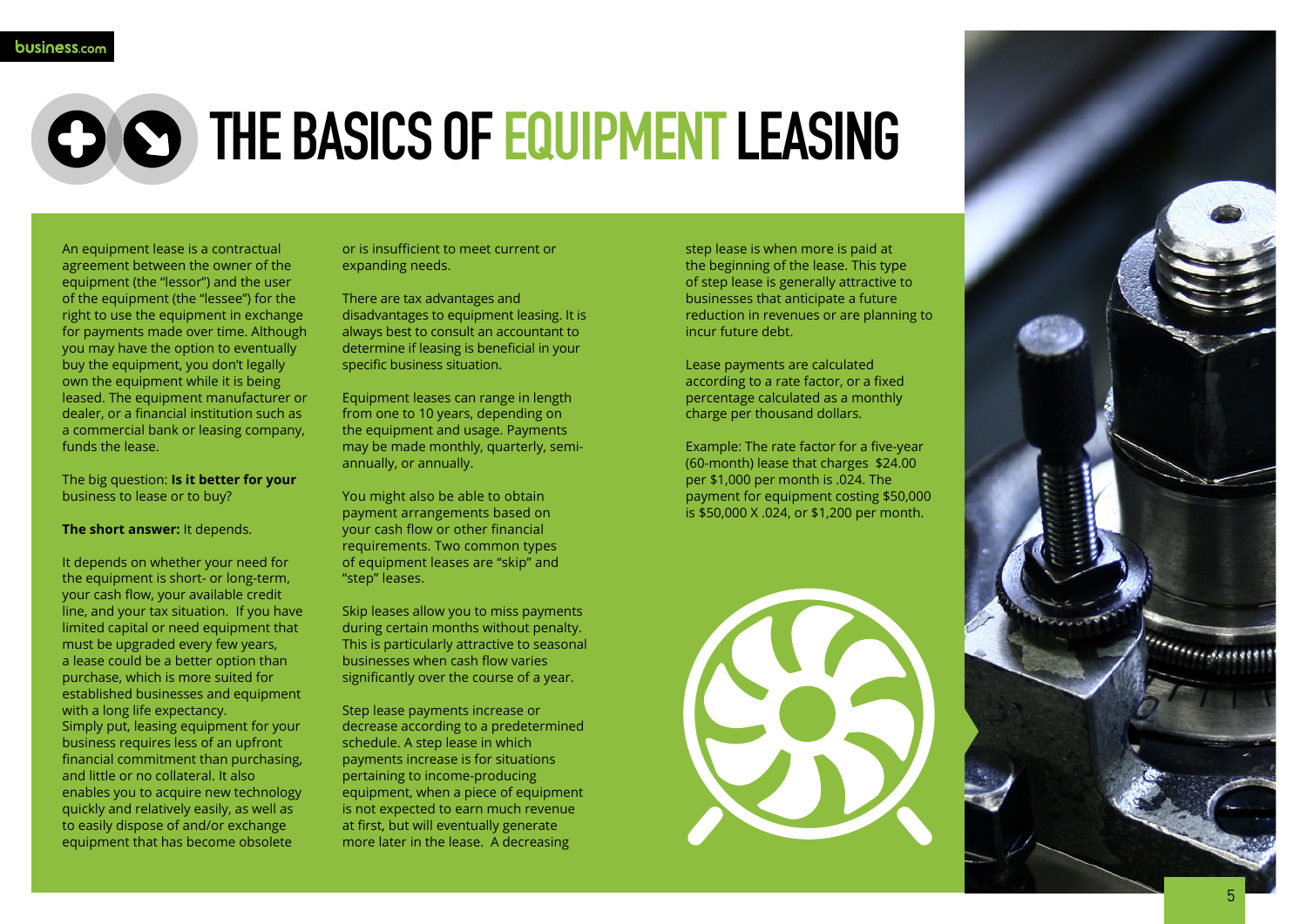

## **Q TYPES OF LEASES**

### **There are two types of leases:**

Finance Lease: Also called a "capital lease" or "conditional sale," requires a full payout of the equipment cost plus all remaining finance charges at the end of the lease terms.

There are several types of purchase options:

- **• \$1 Option:** Lease payments at the end of the term completely cover the cost of the equipment plus finance charges. Ownership is then transferred for a nominal \$1 fee.
- **• Fixed Price:** The equipment is purchased at the end of the lease for a fixed percentage of its original cost, typically 5%, 10%, or 15%.
- **• Fair Market Price:** Purchase price is the fair market value of the equipment at the end of the original lease term as determined by an independent appraiser.
- **• Prepaid:** The expected fair market value at the end of the lease or a fixed percentage of the current

equipment cost is paid upfront before the lease inception.

**• True Lease:** Does not require full payout of the equipment cost plus finance charges at the end of the lease, and typically there is no purchase option (although some variations do allow for a fair market option). This is also called an "operating lease" because you can't classify a true lease as an operating expense for tax purposes since it is technically not an owned asset.

There are tax advantages to both types of leases. As you might expect in any tax situation, it can get complicated. It is always best to consult your accountant. In general, however, a finance lease is ideal if you want to eventually own the equipment.

A true lease, on the other hand, typically has a lower monthly payment than a finance lease and may be suited for equipment you may not want to own. Computer equipment and other high-tech equipment, for example, have relatively short "shelf lives" in terms of technological advances with new options, features and capabilities evolving every three to five years that you would most likely upgrade to anyway.

# ADVANTAGES OF LEASING

- **• Reduced cash outlay**. Even if financing a purchase, typical loans require a minimum 10% upfront payment.
- **• Save the time and hassle** of getting credit approval.
- **• Preserve short-term credit** needs for other business uses.
- **• Lease terms are generally more flexible** than loans to buy equipment outright, particularly if you have a poor credit record or can't qualify for a longer loan period with smaller payments.
- **• "Test drive" the latest technology** without long-term capital investment and commitment to use for entire product life.
- **• Fixed-rate financing**. The terms stay the same regardless of interest rate fluctuations.
- **• Maintain/reduce overhead**. Maintenance is frequently part of a lease agreement, or at least an option, so there's no need to hire and train additional personnel to conduct maintenance, or increase the existing workload of your current maintenance staff.
- **• Lease payments are tax deductible**, thereby effectively reducing the actual cost of the lease. In many cases,

according the nonprofit small business association SCORE, "[...] monthly payments are often tax deductible and may offer a larger tax break than you would get if the equipment were depreciated."

**• Obsolescent-proof**. For equipment such as computers or other hightech equipment that become outdated every few years, you can easily dispose of old technology and acquire new technology without much capital investment.

"A TRUE LEASE, ON THE OTHER HAND, TYPICALLY HAS A LOWER MONTHLY PAYMENT THAN A FINANCE LEASE AND MAY BE SUITED FOR EQUIPMENT YOU MAY NOT WANT TO OWN."

"FOR EQUIPMENT SUCH AS COMPUTERS YOU CAN EASILY DISPOSE OF OLD TECHNOLOGY AND ACQUIRE NEW TECHNOLOGY WITHOUT MUCH CAPITAL INVESTMENT."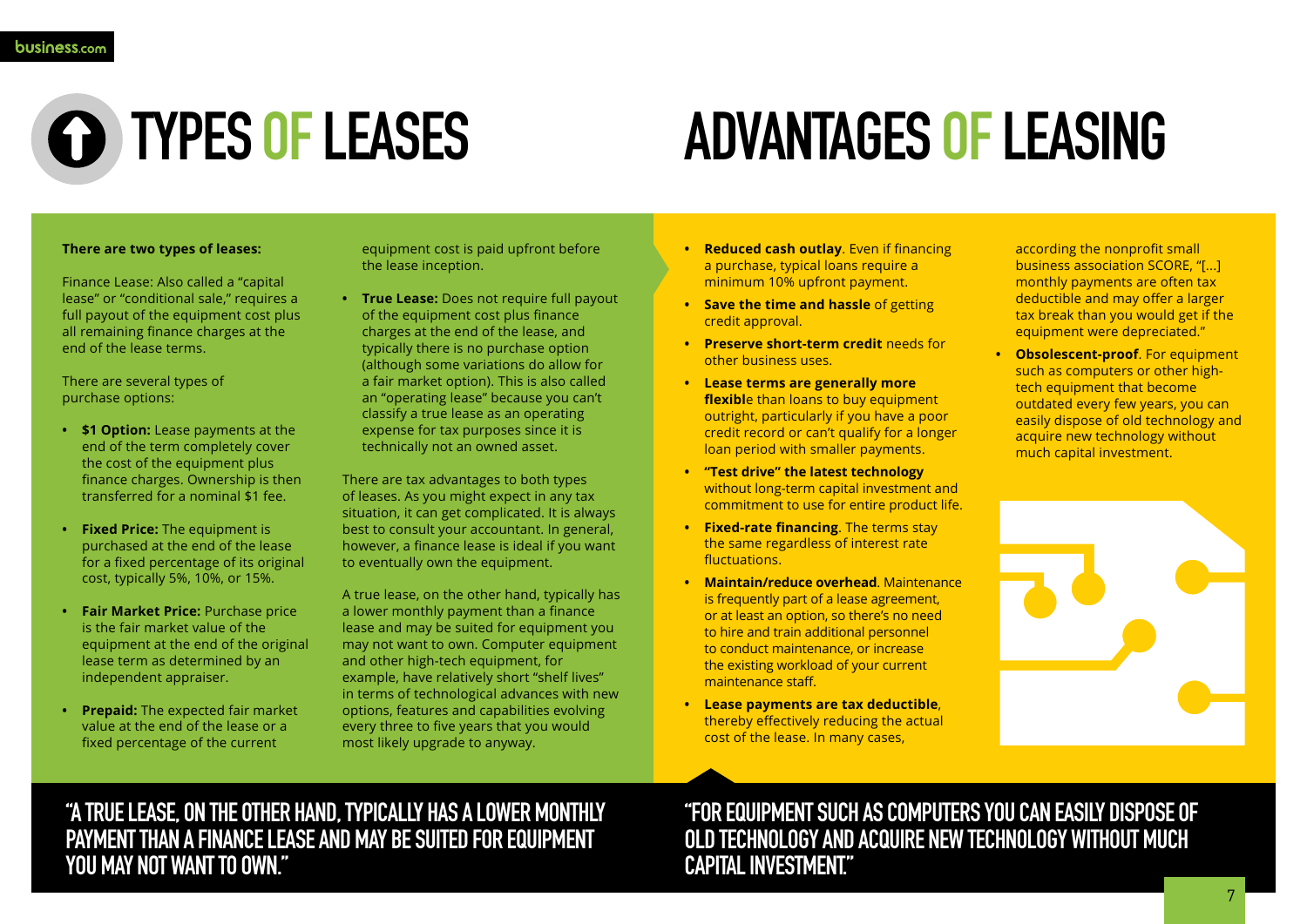- **• You pay more**. Leasing is always more expensive over the long run than an outright purchase because you are paying finance charges.
- **• You don't own it**. You don't have equity in the equipment, unless the lease has a purchase option, and even then you don't outright own the equipment until the lease period ends and you've exercised the purchase option.
- **• You're committed to make payments for the length of the lease term**, even if you stop using the equipment or are dissatisfied with it. Some leases have a cancellation option, but these usually include high termination fees to discourage using it.
- **• You are not eligible for certain tax incentives**  and the depreciation deduction if you bought the equipment outright.



### TYPES OF LEASING **COMPANIES**

## DISADVANTAGES OF LEASING

自观

"YOU DON'T HAVE EQUITY IN THE EQUIPMENT, UNLESS THE LEASE HAS A PURCHASE OPTION, AND EVEN THEN YOU DON'T OUTRIGHT OWN THE EQUIPMENT UNTIL THE LEASE PERIOD ENDS."

There are three types of equipment lease providers:

- **1. Brokers:** An intermediary that "shops" lease requests to banks and other financial services to obtain lease funding. The broker charges a fee of 6% to 8% to obtain the necessary financing.
- **2. Captive:** A subsidiary of the equipment manufacturer or dealer.
- **3. Independent:** Companies that have their own funding sources to finance a lease. These include banks, dedicated equipment lease specialists, and diversified financial companies.

9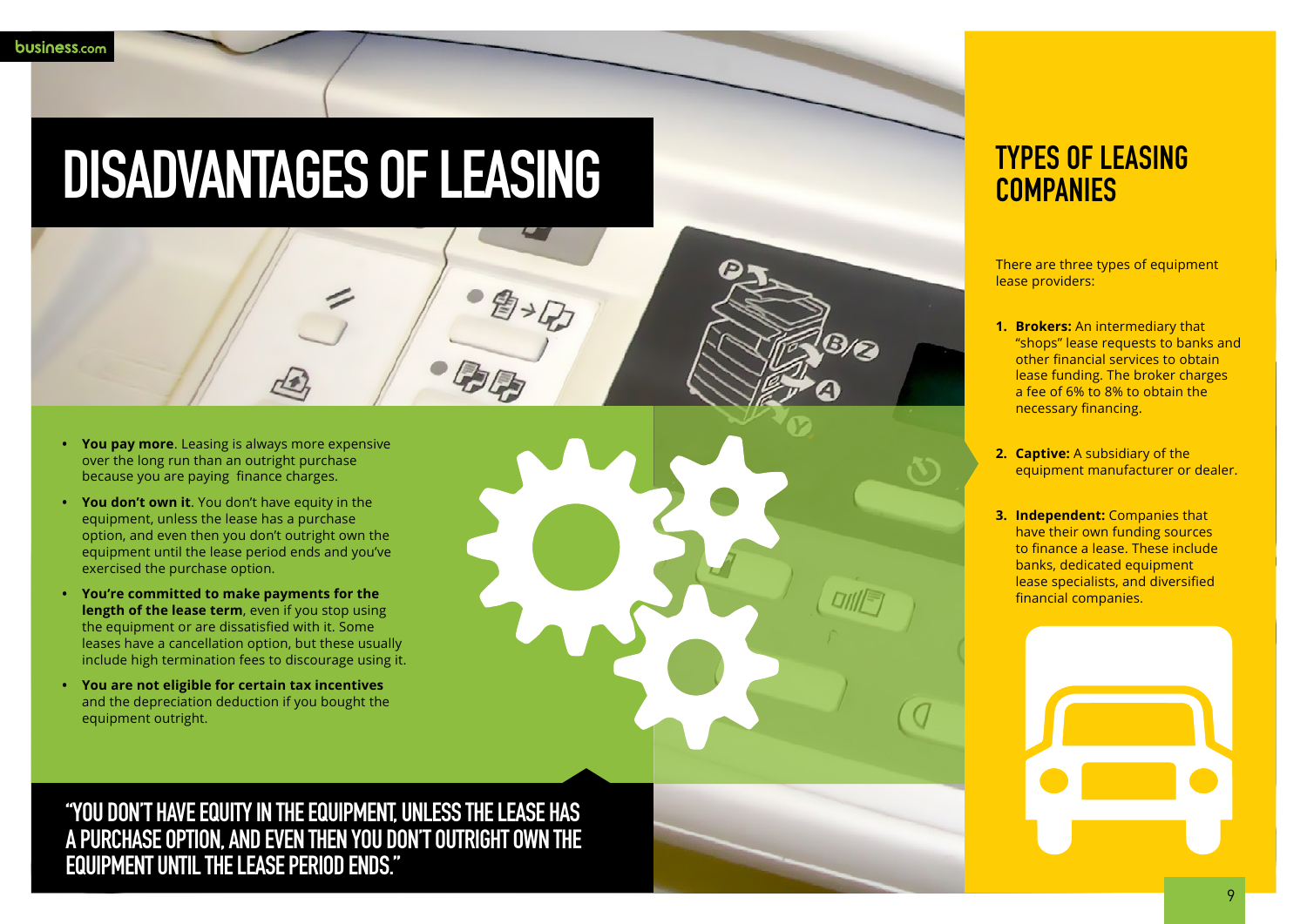

## LEASING STEP-BY-STEP

**Do the math**. Finance charges for leasing are typically higher than commercial bank loans. If you can qualify for a bank loan to purchase equipment, it might make more financial sense over the long run than a lease. You might want to consult with your accountant.

**Negotiate**. Most leasing companies want to work with you. They want your business.

**Get more than one quote**. Get at least four. It will not only give you a good idea of what terms you may qualify for, it will help you negotiate.

"It is a good idea to get a quote from the leasing firm referred by the company that wants to sell you the equipment. The quote should be competitive. After all, the company selling products wants to sell as many as possible, and it surely doesn't win any points by referring a leasing company that gouges its customers." (Entrepreneur)



**Don't fill out multiple applications**. You can usually get many quotes without filling out applications. Lease applications are treated as credit applications and show up on your credit report as an inquiry. Too many credit inquiries can reduce your credit score, which, in turn, could impact your ability to qualify for a lease.

**Section 179 Deduction**: You may be able to deduct up to \$100,000 for qualified leased equipment if your total equipment expenditures are less than \$400,000 for the tax year. Check with your accountant.

You might get a good deal from a broker, but... brokers sell your lease to a national funding source, and typically tack on a broker's fee to do it. Some leasing corporations have sufficient capital to lend directly to you, and consequently may be able to offer more competitive terms. On the other hand, brokers can provide you with multiple options to get the best financing terms you would be able to obtain on your own.

### **Look for the ability to upgrade or**

**downgrade**. Don't get stuck with a lease on a piece of equipment your company will soon outgrow. Closely examine the trade-up or trade-in options. Ideally, you would like a lease that allows you to swap out equipment mid-lease to meet your business' changing needs.

**Get the maintenance service package**. Not all service packages are created equal.



Here's a list of the common types of documentation you should have with you when closing on a business equipment lease:

### **Business Information**

- Financial statements (number of years)
- Tax returns (number of years)
- Credit history

### **Owner Information**

- Personal financial/net worth **statements**
- Credit history
- Tax returns (number of years)
- ID (driver's license, passport)

### **Vendor Information**

• Contact info

### **Equipment List**

- Purchase price
- Installation cost (if applicable)
- Shipping/Training costs
- Annual maintenance costs

"GET THE MAINTENANCE SERVICE PACKAGE. NOT ALL SERVICE PACKAGES ARE CREATED EQUAL. SERVICE PACKAGES USUALLY COST A FRACTION OF WHAT A NON-COVERED SERVICE CALL WOULD COST."

### DOCUMENTS NEEDED FOR LEASES

**Service packages usually cost a fraction of what a non-covered service call would cost**. Also, you usually get access to phone or online support when you purchase a service plan. Be sure to see if labor and parts are both covered, and whether there's a limit to the number of service calls allowed in the package or a surcharge for excess calls.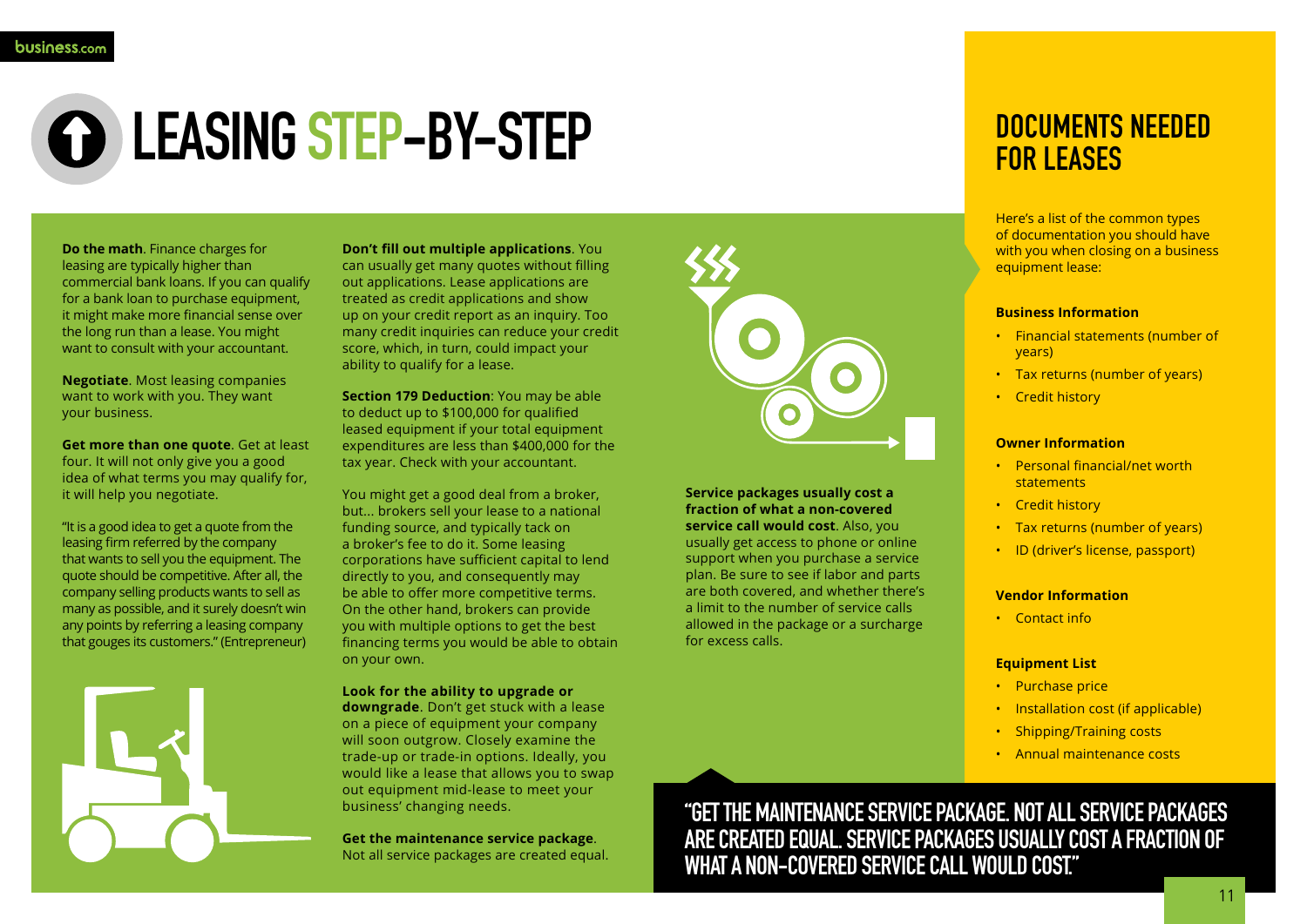

# **G** TOP TIPS FOR LEASING

- **• Interest rates are low and are expected to remain relatively low for years to come.** Consequently, the cost of leasing is relatively "cheap." By leasing equipment, you can hold onto your cash reserves and have more on hand for other expenses.
- **• Credit markets are generally favorable**. It shouldn't be difficult to obtain lease financing for equipment acquisition. Many companies will lend up to 100% of the price for new equipment.
- **• Lease accounting standards are expected to change soon**. To what, nobody exactly knows nor is anyone sure how long it will take for any proposed changes to ultimately take effect.



**• Find out if there is a penalty (and how much) if you pay off the lease early**. If there is, consider whether you expect to use the equipment for the entire duration of the lease, in which case the penalty is moot. If not, you may want to negotiate this or look for a lease without a prepayment penalty.



# CHECKLIST FOR LEASING

"IT SHOULDN'T BE DIFFICULT TO OBTAIN LEASE FINANCING FOR EQUIP-MENT ACQUISITION. MANY COMPANIES WILL LEND UP TO 100% OF THE PRICE FOR NEW EQUIPMENT."

| My Needs Lessor 1 Lessor 2 |  |
|----------------------------|--|
|                            |  |
|                            |  |
|                            |  |
|                            |  |
|                            |  |
|                            |  |
|                            |  |
|                            |  |
|                            |  |
|                            |  |
|                            |  |
|                            |  |
|                            |  |
|                            |  |
|                            |  |
|                            |  |
|                            |  |
|                            |  |
|                            |  |

### Type/conditions

Finance Lease

- \$1 purchase option
- Fixed price purchase option
- Fair market value purchase option

### True Lease (Operating Lease)

### Skip Lease

Step Lease

- • Payments increase over time
- • Payments decrease over time

Prepayment Penalty?

Maintenance/Service Charges

Rate Factor

Lease Term (months)

Monthly Payment

Total of All Monthly Payments

Total of Payments vs. Purchase Price

Ability to Trade-up/Trade-in During Lease

Approval Time

Leasing Company Type

- • Broker
- • Captive
- • Independent